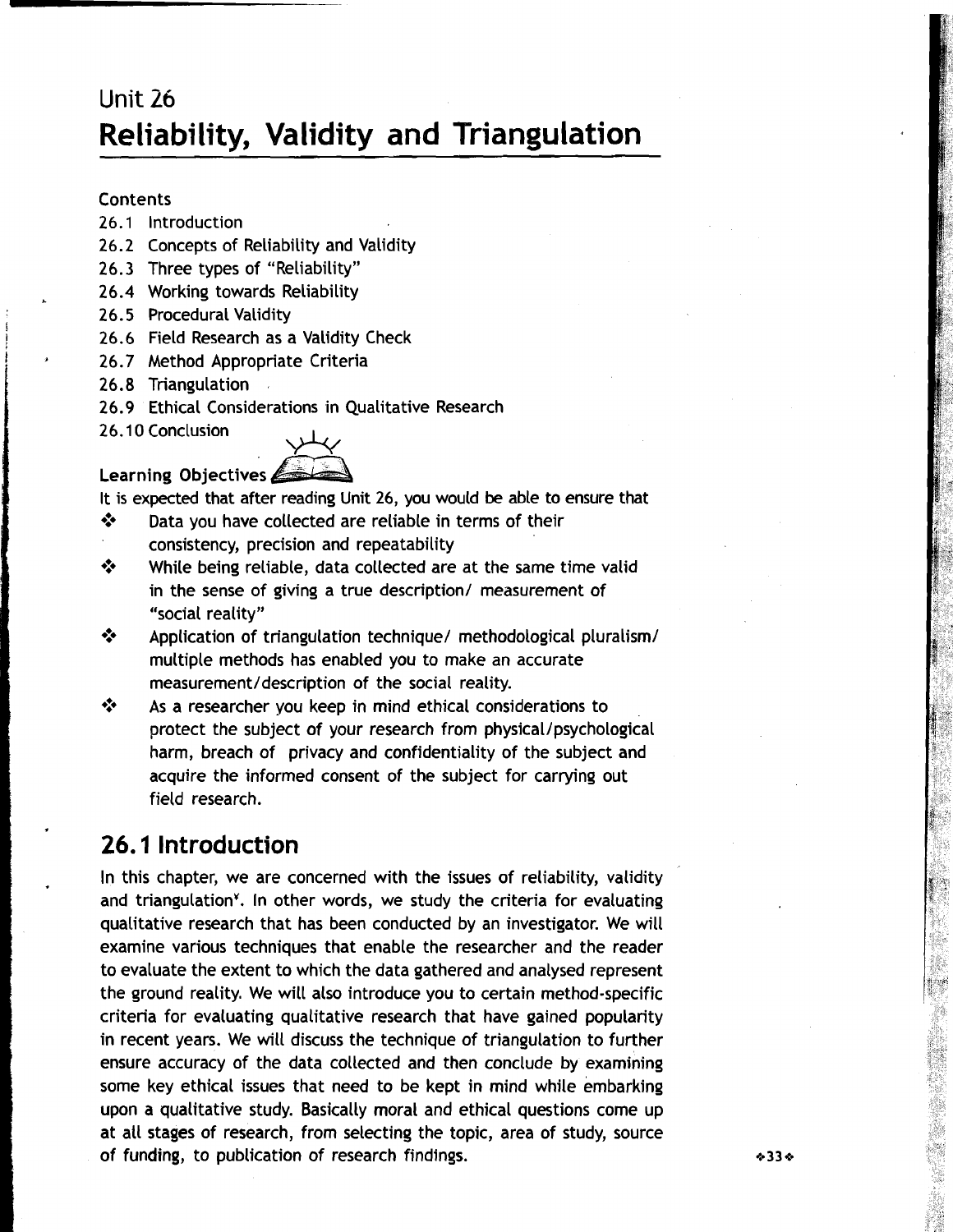# Qualitative Methods **26.2 Concepts of Reliability and Validity**<br>
Research Findings **26.2** Concepts of Reliability and Validity

The aim of qualitative research is to bring to light facts about the phenomena. In that sense, it is "objective". According to Kirk and Miller (1986: 12-13),

It is our view that qualitative research can be performed as a social science. Understanding the workings of a scientific endeavour, whether it is of the natural or social variety, entails an appreciation of its objectivity. By this convention, the objectivity of a piece of qualitative research is evaluated in terms of the reliability and validity of its observations.

By reliability is meant the extent to which a measurement procedure yields the same answer however and whenever it is carried out. Validity is the extent to which it gives the correct answer. Kirk and Miller give an example from the physical world. Suppose a thermometer shows the same reading of 82 $\degree$ C eyery time it is plunged in boiling water. It is obviously a reliable thermometer. But a thermometer that gives different readings near about 100<sup>o</sup>C each time it is placed in boiling water may not be reliable, but it is certainly quite valid. In other words, validity refers to the truth-value of a finding. For a piece of research to be judged as "objective", it has to be both reliable and valid. Let us fully grasp one by one each of the two concepts.

Reliability: You can clearly state that reliability is about consistency. Your research would be reliable if, when repeated, using the same methods, it brings the same results. Sociologists need to establish the usefulness of the data they gather to ensure answers of the following ' questions.

- **\*3** How accurate a profile of social life one is able to get
- $\lozenge$  Whether the conclusions reached are representative enough to be applicable to everyone
- **\*** Is it possible to repeat the research if others want to carry it out and will there be similar results if they did?

We can ensure the above kind of usefulness by using the two concepts of reliability and validity. Reliability of the data is our main concern because reliability and validity. Reliability of the data is our mail concern because<br>if we do not have reliable data, the conclusions reached on their basis will be quite useless. using the two concepts of<br>our main concern because<br>ns reached on their basis<br>ith?

### **Box 26. 1 What** is **Pgta** Reliability Concerned With?

**The following ideas figure in making data reliable.** 

**consistency**: It is important to obtain consistently similar responses to the **same questions in similar circumstances.** 

Precision<sup>®</sup>: One has to know how systematic is the form of data that is based on **asking people questions about things that they know little about.** 

**Repeatability<sup>®</sup>:** If others want to carry out the same research as you have completed, would they get similar results? If the answer is "yes",

-L **T** I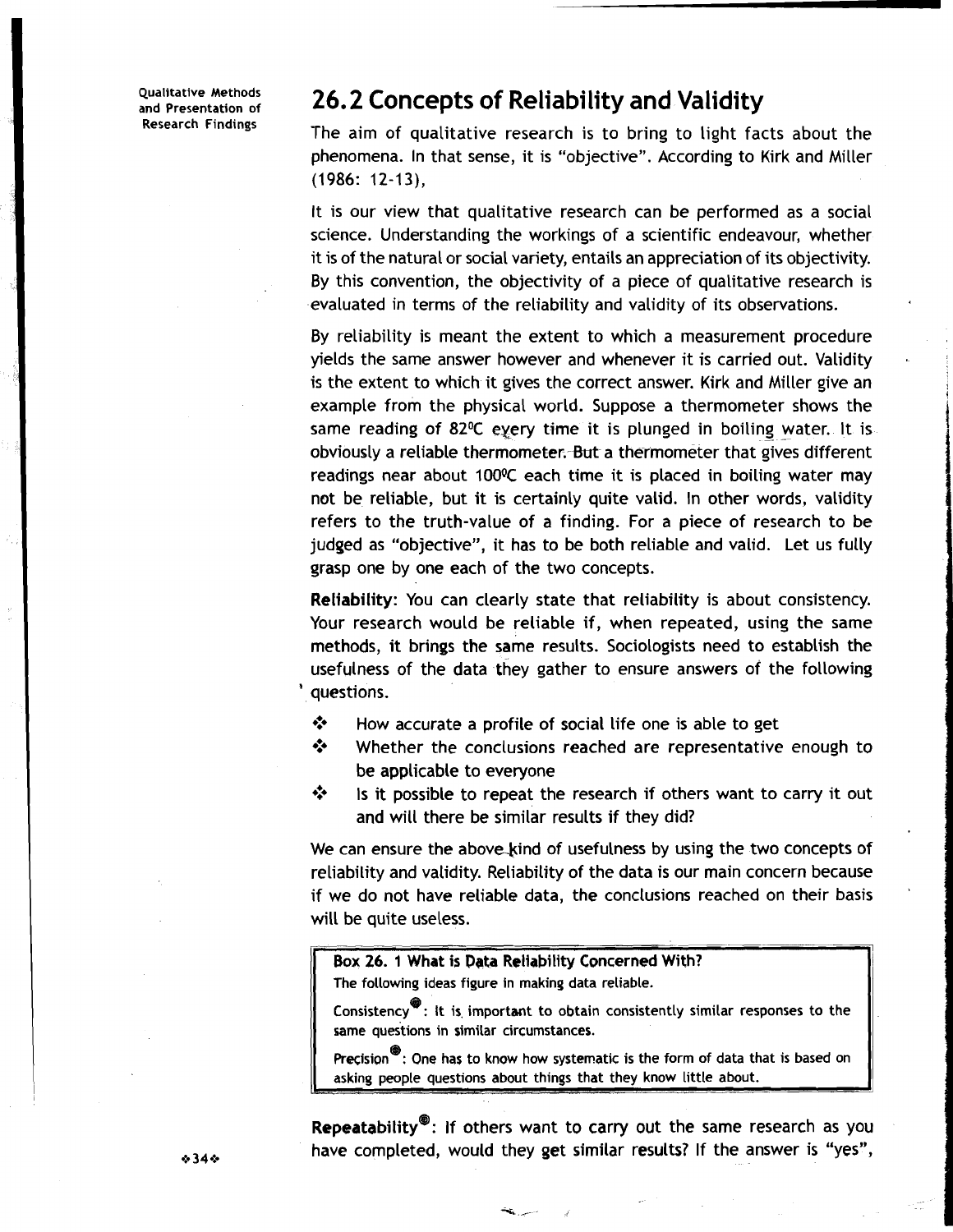then your research has repeatability of the data collection method. **Reliability, Validity** 

As per the formulations of Kirk and Miller **(1986),** there are three types of reliability. Basing on Kirk and Miller, we will discuss each type in the following section. -

## **26. 3 Three Types of "Reliability"**

Kirk and Miller discuss three kinds of reliability. Understanding the difference between them will help you to figure out whether the data you have gathered in your qualitative study is reliable.

i) " $"Quixotic"$ " reliability: This refers to the circumstances in which a single method of observation yields the same measurement over and over again. In an ethnographic study, this kind of "reliability" of data indicates that the investigator has managed to elicit "rehearsed" or "politically correct" information. For example, a study is conducted on gender discrimination, and the subjects are asked ihe question "Do you believe in the equality of men and women?" Unfailingly, the answer obtained is "Yes". However, the reality observed around us is actually quite different. **We** may then conclude that the finding has only "quixotic reliability", because people are giving the answer they think is "correct", because they do not wish to offend anyone. So, it is probably a good idea to ask a different kind of question, like, "Do you think that women professionals are as competent as their male colleagues?" Perhaps the answers to this question will be more varied and reflect reality better.

ii) "Diachronic"<sup>®</sup> reliability: This refers to the stability of an observation over time. Some examples include the "test-retest" paradigms of experimental psychology and survey research, in which surveys are conducted afresh after a gap of time to see if the results are the same. However, in the context of socio-cultural phenomena in which the rate of change is rapid, obtaining similar results over a period of time is unlikely. Continuing the example of gender discrimination, it is seen that over the past few years, women's participation in the work force has changed, they are no longer ignored for selection for certain kinds of jobs, and in fact are given preference over males in areas of telemarketing and the hospitality services industry.

iii) "Synchronic"<sup>®</sup> reliability: This refers to the similarity of observations within the same time period, which can be evaluated by comparisons of the same data by different methods. Unlike quixotic reliability, synchronic reliability involves observations that are consistent in nature. However, Kirk and Miller sensitise us to a very interesting paradox; synchronic reliability is often more useful if it is absent. In other words, if different methods or approaches to a problem throw up different results, it may alert the qualitative research to certain aspects of the problem that he had not considered before.

**and Triangulation**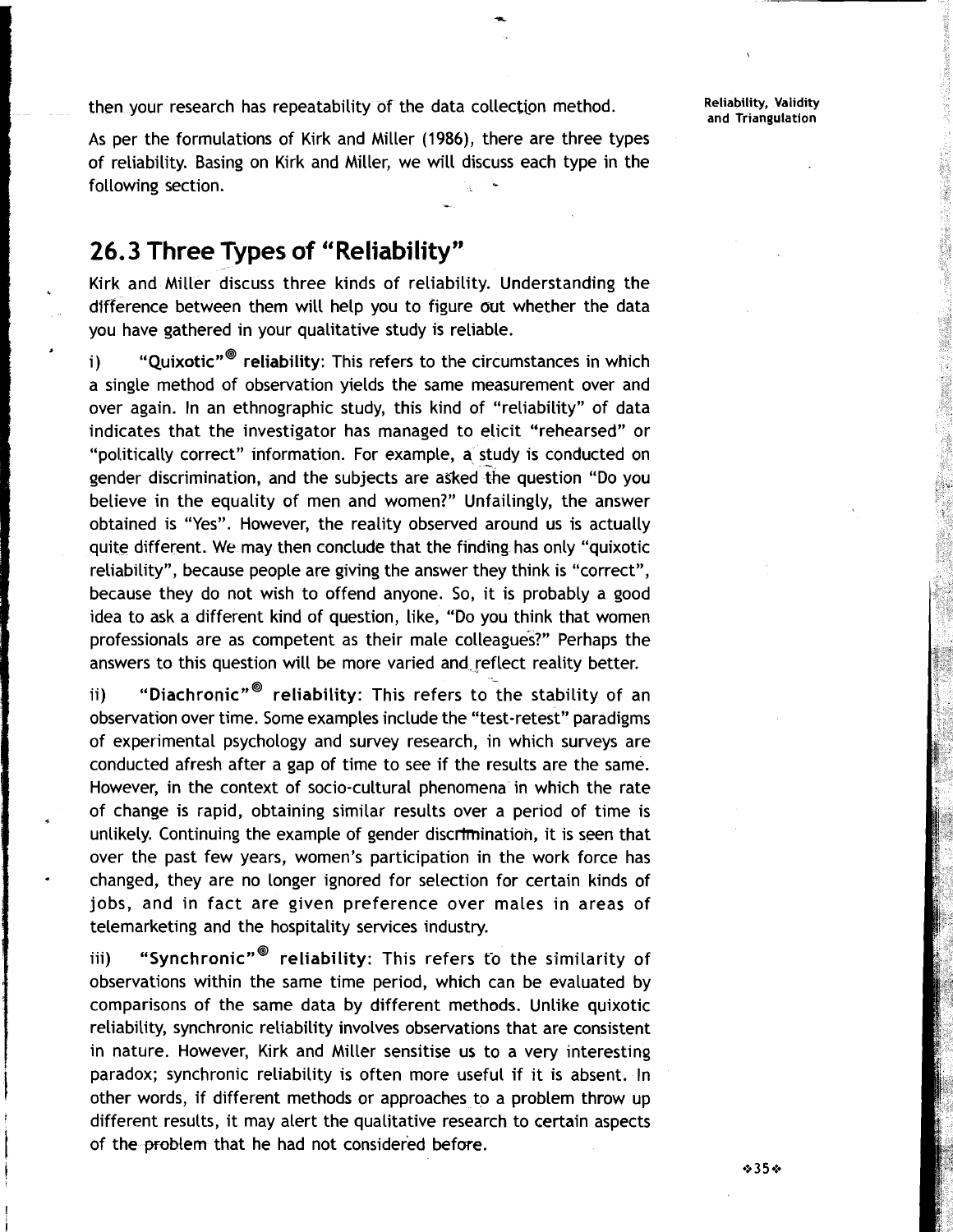**Qualitative Methods and Presentation of Research Findings** 

## **26.4 Workinq towards Reliability**

How can a qualitative researcher go about increasing the reliability of his data and their interpretations? A key factor is the quality of recording and documenting data. The field notes taken by the researcher must be documented in such a way that they can be compared and shared with other fieldworkers and colleagues. Berreman (1966) recommends "extensive, explicit and perceptive field notes, self-analytical reporting of research procedures and research contexts, documentation of sources, documentation of the bases for inferences and documentation of the ethnographer's theories of society and his biases". To make your field notes accessible to others, certain guidelines must be followed that enable others to separate the concepts of the observed from those of the observers.

Flick (1998) has adapted a format for conventionalisation of field-notes which is given.in the table below:

| Sign       |               | Convention             | <b>Use</b>                                         |  |  |  |
|------------|---------------|------------------------|----------------------------------------------------|--|--|--|
| 66         | ,,            | Double quotation marks | Verbation quotes                                   |  |  |  |
|            | ,             | Single quotation marks | Paraphrases                                        |  |  |  |
|            |               | Parenthes              | Contextual data or<br>fieldworker's interpretation |  |  |  |
| $\epsilon$ | $\rightarrow$ | Angled brackets        | Emic concepts (of the<br>member)                   |  |  |  |
|            |               | Slash                  | Etic concepts (of the<br>researcher)               |  |  |  |
|            |               | Solid line             | Beginning or end of a segment                      |  |  |  |

|  |  |  |  | Table 26.1 Format for Conventionalisation of Field Notes |  |  |  |
|--|--|--|--|----------------------------------------------------------|--|--|--|
|--|--|--|--|----------------------------------------------------------|--|--|--|

Reliability for interview data can be increased by training the interviewers and by checking interview guides in test interviews or after the first interview.

In the case of observation, training before entering the field and regularly evaluating what has been observed can promote the reliability of findings.

In a nutshell, reliability in qualitative research demands that the data are presented in such a way that the reader can clearly differentiate the voice of the subject from the interpretations of the researcher. It also demands that the procedures used by the researcher constantly be rechecked and tuned so that the data obtained may be considered dependable. r-------------------------- **<sup>1</sup>**

### I **Reflection and Action 26.1**

Suppose a fellow learner of MSO 002 at your Study Centre wants to study the <sup>I</sup>**status of education in a State and draw conclusions after interviewing at a school**  function whoever s/he could find willing to talk. What would you advise her for I indiction whoever some codid find widing to take. What would you advise her for  $\begin{bmatrix} 1 \end{bmatrix}$ I making the data retiable as an indicator of what is going in the education. When<br>I your answer in 300 words. your answer in 300 words.

I

I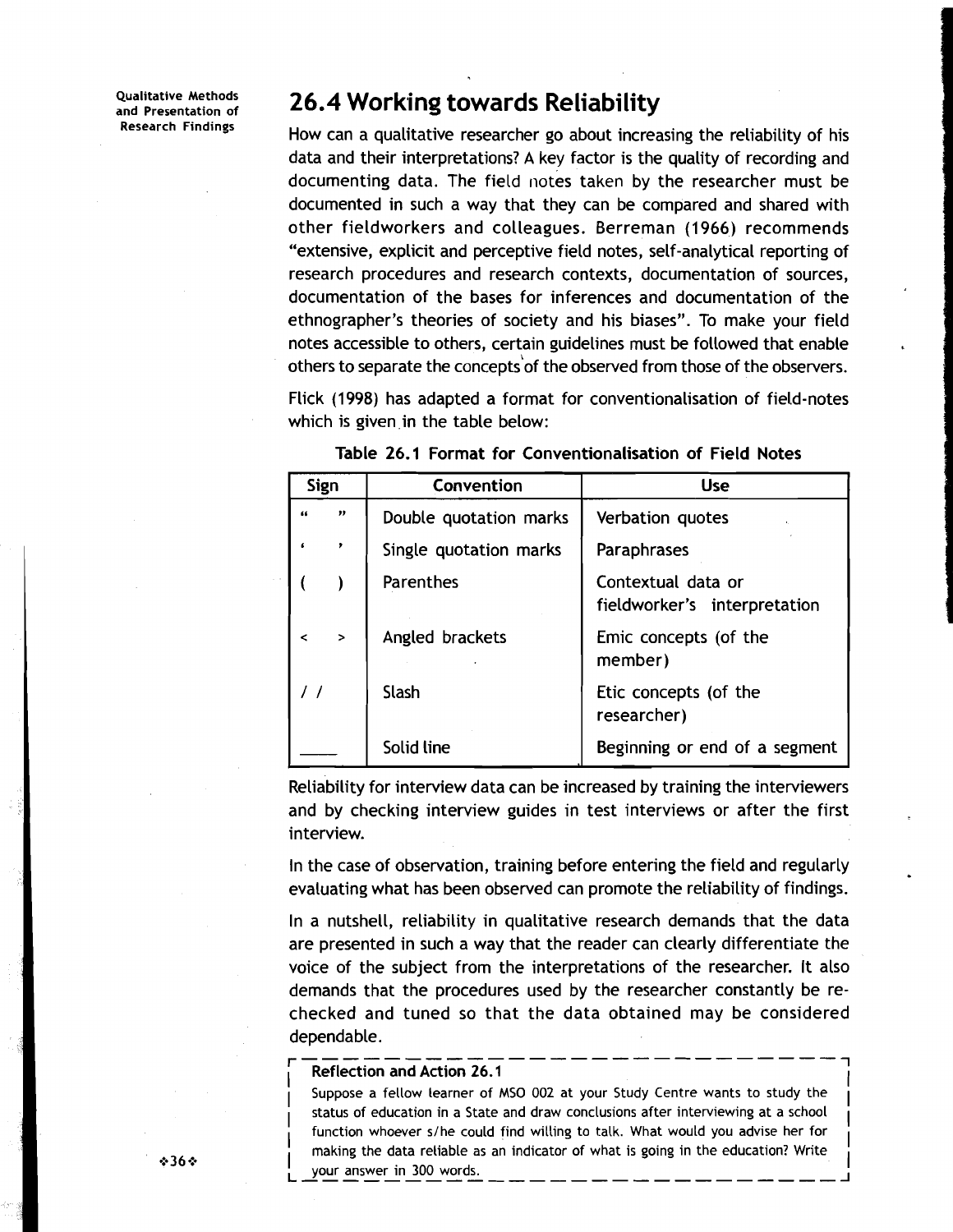After completing Reflection and Action 26.1, let us move on to the criterion of validity. Validity as mentioned earlier, refers to the "truth value". In the context of qualitative research, validity refers to the extent to which the data reflect the thoughts, views, actions and experiences of the subjects in an accurate manner.

## **26.5 Procedural Validity**

Validity refers to the accuracy of the data generated by the research instrument, whether it is an interview or questionnaire or some other means of research. If we ask the questions: Have the methods that I used colour the results of my research? Were there other factors that came in the way?

Answers to such questions refer to the internal validity of a research.

Validity of a research is also about answering the questions: How valid is one's conception of the situation? How generalisable are one's results?

Answers to these questions refer to the external validity of your research.

Face validity means statistical measure of validity. For example, Type 1 error will require rejection of the hypothesis when it is true. Type II error will require acceptance of the hypothesis when it is false.

A qualitative research is more likely to be valid than quantitative research. As long as there is adequate sampling and precision of observation, and subtle changes in environment and people are observed carefully, it is not difficult to establish the validity of one's data collection method. You can safely say that the concept of validity refers to the extent to which your data provide a true measurement of social reality. Take an example of shortage of power supply. You may be quite sure of the statistics about power shortage, week by week. You also have to be sure how valid or accurate a picture of power shortage in the whole town or the state your statistics represent. If you were to compare your figures with those collected by a government agency, its figures may be reliable but the government's definition of power shortage may not be the same as is used in your research. If this is the case, then the two sets of statistics are not valid for the purpose of comparison because the comparison is not between two things alike and therefore not valid. How do we achieve validity in our research? Let us look at procedural validity.

### Guidelines to Procedural Validity

To bring about validity in the research process, Wolcott (1990a) has suggested the following guidelines.

- i) Refrain from talking. When you are in the field, listen as much as possible.<br>ii) Produce
- Produce field-notes that are as exact as possible.
- i ' $\frac{1}{2}$ '  $\frac{1}{2}$ iii) **Begin** to write early, SO that **you** will not forget the little detail that separate good research from the ordinary.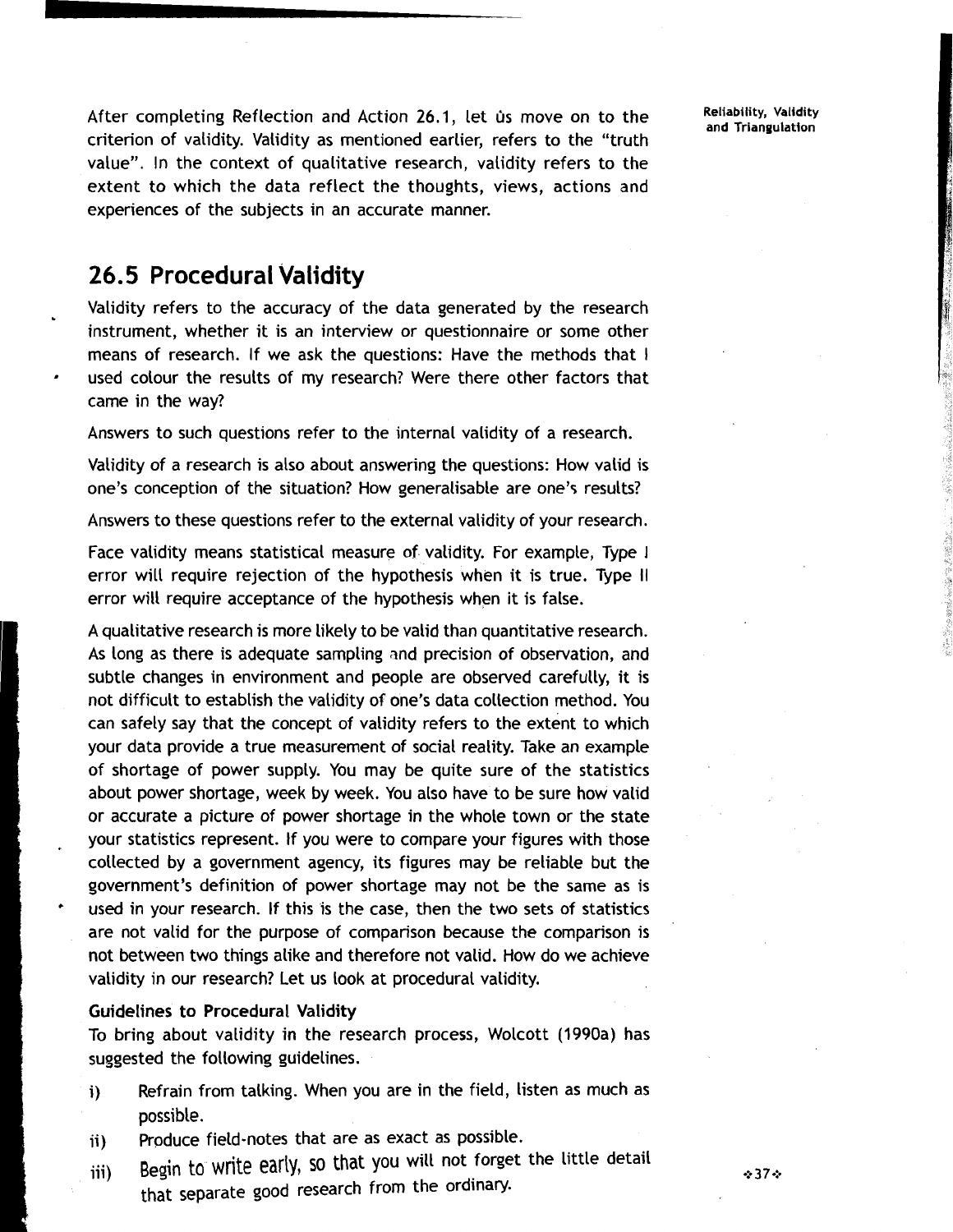**and Presentation of** 

- **Qualitative Methods** iv) write in such a way that your readers can see for themselves the points you are trying to bring out. In other words, provide enough data to enable readers to draw out their own inferences and follow the ones you are making.
	- v) Your report should be as complete as possible.
	- vi) It should be as candid as possible.
	- vii) Seek feedback on your findings and presentations from your colleagues. In the collection of the collection of the collection of the collection of the collection of the collection of the collection of the collection of the collection of the collection of the collection of the colle
	- viii) Your presentation should be characterised by a balance between the various aspects you have studied rather than leaning too heavily on one or the other aspect.
	-

ix) Your presentation should display accuracy in writing.<br>How can you use field research as a means of checking the validity of your research? For answering this question go to the next section.

## **26.6 Field Research as a Validity Check**

The very nature of fieldwork is its flexibility and openness, which will enable you to study your data in a variety of ways. In a field situation, routine contact with people on a day-to-day basis over an extended period of time will help you to test your emerging hypotheses. This method is very sensitive to discrepancies between meanings presumed by investigations and those understood by the target population.

The field is a zone controlled by those investigated rather than the investigator; the researcher is at the mercy of his subjects and not vice versa as in a controlled experiment. The more disciplined your engagement with the field and the greater your receptivity to the different, sometimes contradictory, inputs you receive, the greater are the chances of your data having validity.

The process of communicative validation process involves taking the subjects/actors into confidence and involving them in the research process, so that you are able to ensure that what you have understood is actually what they meant. By showing your interviewees the transcriptions of your first interview with them, you can ask them to judge whether you have accurately reported what they said or felt. The danger is, of course, that they may later deny saying things, which they may perceive as showing them in a "bad" light. Your ability as a researcher is then called into play; you have to separate the "real" response from the "released" one.

## **26.7 Method Appropriate Criteria**

Are the criteria of "reliability" and "validity" adequate or appropriate to evaluate qualitative data? A number of social scientists have opined that \*38 \* **13 .: these criteria, if applied alone, fail to understand the basic nature of**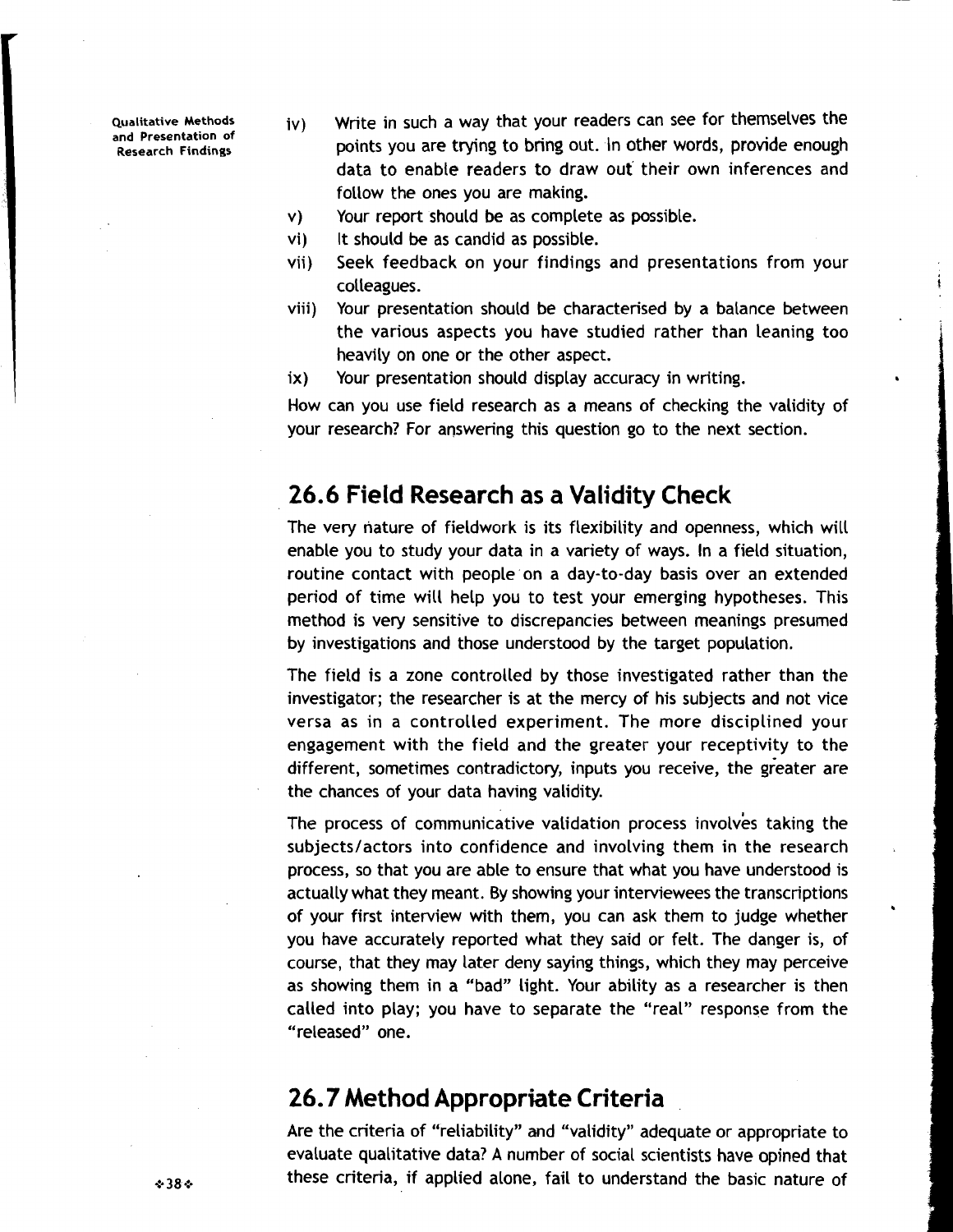qualitative research. They have attempted to evolve more "method **Reliability, Validity** appropriate" criteria that enable a researcher to look critically at his data. We shall briefly present the formulations of Lincoln and Guba (1985), who have included in their scheme such criteria as trustworthiness, credibility, dependability, transferability and confirmability. Let us discuss only the first two criteria, namely, trustworthiness and credibility as these two are most crucial in Lincoln and Guba's scheme. They suggest the following measures to increase credibility.

i) Prolonged engagement and persistent observation: Prolonged engagement refers to the amount of time spent by the researcher in the field. It enables the researcher to learn about the culture of a social setting over an extended period of time and to build a relationship of trust and establish rapport with respondents.

If the investigator spends a very limited time in the field, then distortions are likely to come. If research is being conducted in a residential school setting, the fieldworker will find the month before the summer break a very atypical one, as students and teachers are under tremendous pressure due to examinations, evaluation and declaration of results. By observing , just this one-month in the life of the school, the researcher would get a very distorted picture. However, if he does not observe the activities of this month, then he would not understand the totality of this social setting.

Other distortions include those brought in by the researcher's own "biases", e. g., s/he may only listen to the views of those teachers whose views match her/ his own world view; some respondents may deliberately want to please the investigator or even to confuse or deceive her/ him. Prolonged engagement helps the researcher to sift fact from "fiction" (see Box 26.2 on persistent observation).

Box 26.2 Persistent Observation<br>Persistent observation refers to detailed observation that provides depth to research, helping to sort out relevancies from irrelevancies. Persistent observation involves looking out for any odd incidents or atypical behaviours that may shed light on the problem. To continue the example of the school, a researcher may observe behaviour patterns of the childern in the residential school and draw a hypothesis that childern who have spent a longer time in the school display greater levels of confidence and independence. However, while accompanying the students on a school trip to another town, the researcher observes that one of the "old" students who he had judged as "confident" and "independent", clings to the hand of the teacher. This rather "atypical" response may lead the sensitive researcher to explore the possibility that the "confidence" and "independence" of these children is displayed in familiar settings of their school, and outside that familiar setting they are as vulnerable as any other child who may have joined school very recently.

As a further measure, Lincoln and Guba recommend "triangulation" of different methods, researchers and data (see Section 26.8).

ii) Peer<sup>®</sup> debriefing<sup>®</sup>: This refers to regular meetings with other  $\cdot$   $\cdot$  39 $\cdot$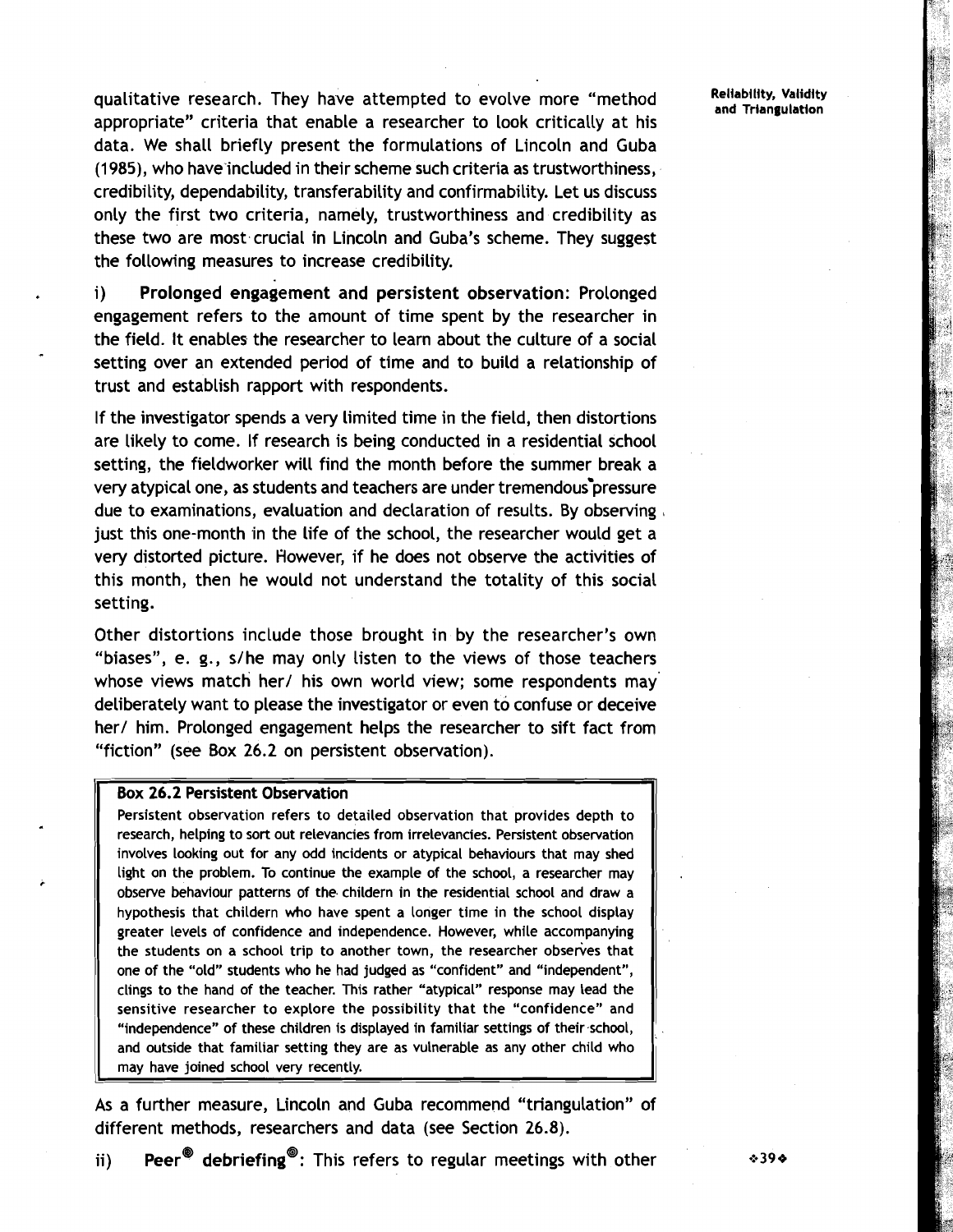**Qualitative Methods** 

Qualitative Methods and people who are not involved in the research, in order to discuss findings,<br>and Presentation of and proportheses and results and gain their insights as well. **Research Findlngs** hypotheses and results and gain their insights as well.

> It is important that the debriefer should be a peer and not an authority figure (eg. a professor in one's department) in order to prevent views being "imposed". Friends and colleagues are ideal debriefers. The researcher studying the residential school may have as a debriefer a friend who also is a parent of a schoolgoing child. The debriefer would then be able to understand, challenge and contribute to the findings of the researcher by introducing a parent's perspective.

> iii) Member checking: According to Lincoln and Guba (1985), this technique is the most important in establishing credibility. It refers to the process by which members of stakeholding groups are allowed to test the categories, interpretations and conclusions. They thus have a chance to recognise whether the investigator has imposed his constructions upon them or whether their views have been adequately expressed. Member checking is basically communicative validation referred to in the previous section on "validity".

> iv) Maintaining a reflexive journal: According to Lincoln and Guba (1985), a reflexive journal is a kind of diary in which the investigator records information about herself/ himself on a regular basis. It provides information about the researcher's schedule, methods and insights, and provides a valuable guide to understanding the direction the research process takes.

> v) Analysis of negative cases in the sense of analytic induction : Analytic induction refers to the process by which a hypothesis formulated to understand a phenomenon is applied to a specific case. If it does not fit the case, then it is reformulated and applied again. Each individual negative case helps to further refine the hypothesis. Further cases are studied until the stage arrives when a universal relationship is established. Hence each negative case calls for re-definition or reformulation of the problem, thereby enhancing credibility.

> To check the dependability of the research, the concept of "auditing" is used, based on the procedure of audits in the field of finance. Briefly, the auditing trail that has to be checked includes:

- **S** the raw data, their collection and recording;
- **EXECUTE:** data reduction, i.e. summaries, short descriptions of cases, memos, etc.;
- $\cdot \cdot$  the reconstruction of data into themes, definitions and relationship and the findings inferred from them;
- **EXECUTE:** Process notes, and decisions regarding methods;
- **'3** personal notes about one's intentions, one's ideas about research and expectations of the participants; and
- \*\* the pilot study and preliminary plans of the research.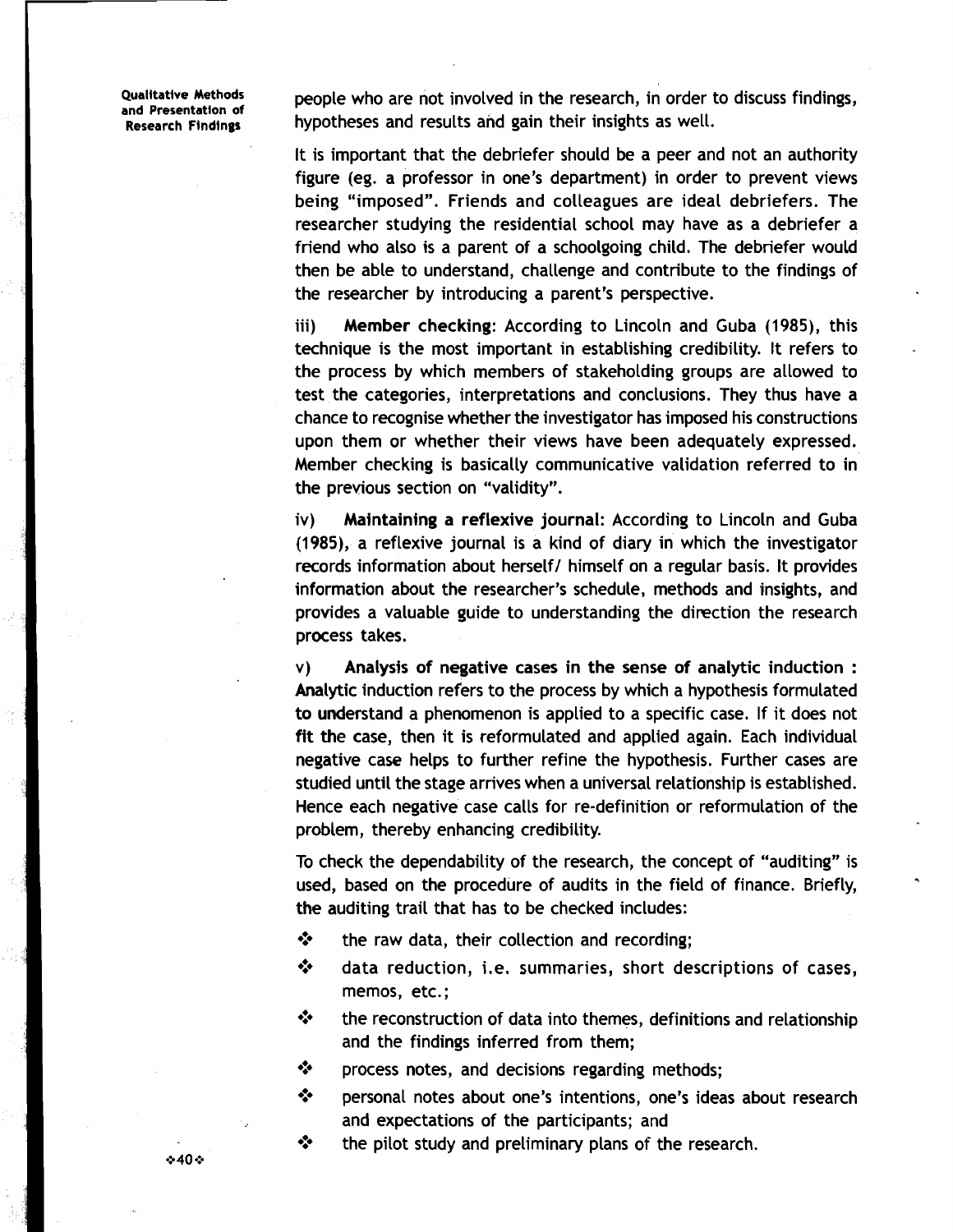The auditing trail helps to account for the manner in which the research **Reliability, Validity** was conducted and its outcome.

As said previously, qualitative research includes the subjectivity of the researcher, And yet, it is ultimately judged in terms of its 'objectivity' {i.e. its ability to bring to the 'forefront the lives, experiences and relationship of people).

Unlike other scientists, qualitative researchers do not report on studied objects, rather they report on their interaction with the objects they study, namely, cultures. That is why objectivity is difficult and yet essential, according to Kirk and Miller (1986). In this context, the views of Harvey Sacks (1992) may be cited. Sacks believes that serious work includes paying attention to details, and if something matters, it should be observable. For Sacks, "observations study" meant observing the activities that members of a society did, rather than speculating about their motives and inner thoughts.

We will now look at the use of multiple methods in sociology. It is also referred as triangulation/ methodological pluralism. But we will go to the topic of triangulation after completing Reflection and Action 26.2. ..........................

### **Reflection and Action 26.2**

Take an example of your friend studying the problem of unemployment in your State. She collects unemployment statistics from the Employment Exchange. We may take the statistics to be quite reliable, recorded year by year. She considers her sample of figures pertaining to one decade to be adequate to perceive a trend. But you find that in a period of one decade, there were several changes in definitions of what constitutes unemployment. In such a situation, what sort of problems do you find in her research method? Write a note to help your friend to see the problem with her research and suggest how she can get, in terms of research method, a more accurate picture of unemployment in your state.

## ' **26.8 Triangulation**

You would have by now realised that various methods of gathering data have different advantages and disadvantages. Apparently as a researcher you would like to use methods with more advantages than disadvantages. You would also like to avoid a weakness in one method and use a second method, which is strong in the sphere in which the first is weak. Take the example of interview method. You can say that the interview method has a weakness in the sense that we are not always sure that the interviewee is telling the truth. In order to avoid this weakness of the interview method, you may decide to cross-check the information you have gathered by using the method of observing the everyday life of the interviewee to find out what the person actually does and what she/he tells.

The use of multiple methods for assessing the validity of your research data may be more specifically called between-method or cross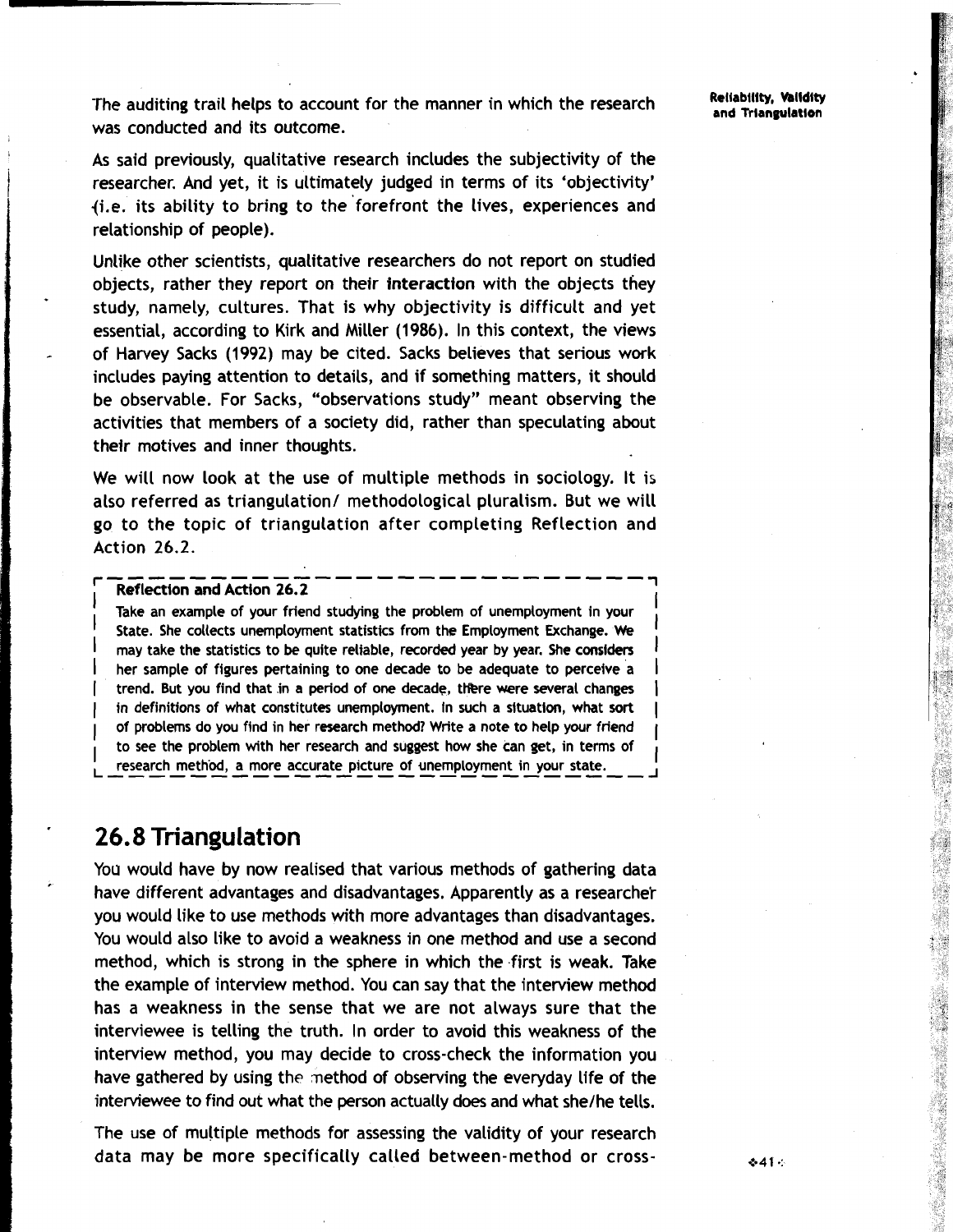**Qualitative Methods**<br>and Presentation of

method triangulation.

**Research Findings** In this fashion you are able to combine different methods and obtain a better picture of the subject of your research. Generally surveyors use the technique of triangulation in their work. The theory behind the concept of triangulation is quite simple. The aim of triangulation is to obtain accuracy in measurement between two points for which you require a way of measuring that is reliable. You can obtain reliability by replication, but repeating the same procedure does not ensure complete reliability. Here mathematics helps us. If we take three different measurements between three points, we can ensure that the measurement of the distance between point  $A$  and point  $B$  is absolutely correct by using the mathematical principle that each angle of an equilateral triangle is always 60 degrees. So we just triangulate our measurement by taking three different measurements. The theory of triangulation provides us in social research some degree of control over the accuracy of the data we gather.

> 'There are two types of triangulation, namely, methodological triangulation and theoretical triangulation.

- **EXECUTE:** Methodological triangulation refers to the way we use different methods in the research process.
- $\cdot$  Theoretical triangulation is the way we use various theoretical perspectives in our research.

Let us briefly discuss each type.

### Methodological triangulation

In Doing Sociology: A Practical Introduction, Harvey and MacDonald (1993) describe the following three types of methodological triangulation.<br> **\*** One researcher uses two or more research techniques.

- One researcher uses two or more research techniques.
- \* Two or more researchers use the same research technique.
- Two or more researchers use two or more research techniques.

You may use methodological triangulation for the following purposes.

- **<sup>** $\diamond$ **</sup>** To gather different types of information, for example qualitative and quantitative
- Two or more researchers use the same method and then compare ❖ their results to find out if they agree that they have similar findings
- $\div$  To check that material collected in one form is both reliable and valid.

### Theoretical triangulation

This form of triangulation is not popular among sociologists. It is of course possible to study a social group from theoretical perspectives of a structuralist and an interactionist. The structuralist perspective would require you to look at institutional relationships that exist in a social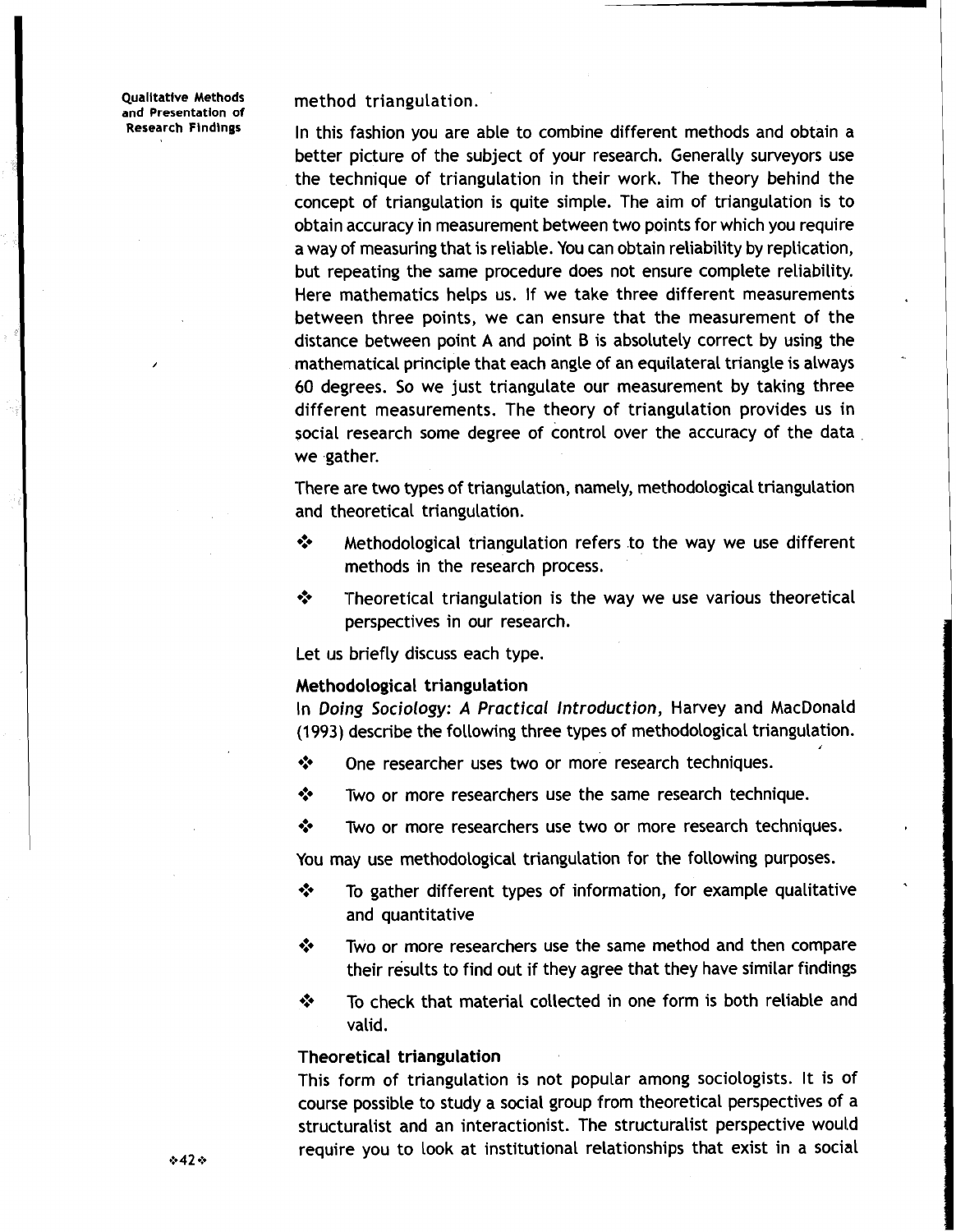group, for example "the family". From an interactionist perspective you would look at family life from the point of view of individual members of different families or of particular family groups.

I

I

Generally, sociologists working from the point of one perspective would not be inclined to look at the subject of their researches from another theoretical perspective. This is why we find that theoretical triangulation is quite uncommon.

Clearly, by using multiple methods or more than one method, you can enjoy the benefit of each method and the different types of data they generate, for example both statistical and oral accounts. The advantages of one method help to overcome the limitations of another method.

Let us now examine some of the key ethical considerations that a qualitative researcher must keep in mind. Before going on to the next section, complete Reflection and Action 26.3.

### r-------------------------- **<sup>1</sup>** I **Reflection and Action 26.3**

**Consider if it is feasible always to combine various methods in one research. t State what kinds of problems you are likely to face as a researcher when you**  I **attempt to combine quantitative and qualitative methods?** I **L--------------------------J** 

## **26.9 Ethical Considerations in Qualitative Research**

Field work is one of the key methodological tools employed in qualitative research Fieldwork raises some unique ethical issues because the researcher is participating in the lives of the people under study. It often becomes difficult to draw the line between the researcher's role as a "participant" and as on "observer". Some social scientists believe that the researcher should make it clear to her/ his subjects what  $s/he$  is doing and under no circumstances should the subject withhold her/ his true intentions. In other words, s/he should make it clear that s/he is conducting a research inquiry.

However, in reality this is easier said than done. Suppose a researcher is attending a wedding in the community s/he is studying. This is an excellent opportunity to interact with several members of the community and elicit information. If the researcher announces her/ his intentions on such an occasion, she/he is likely to alienate members or cause a lot of discomfort to them. Shils (1959) tries to draw a distinction between the "observations of everyday life" and the "observations of field" research. The former refer to observations that result from the social relationships that arise out of intentions other than observations. 'The observer has not created the relationship merely for the purpose of doing research. What happens, however, when observations from daily life, where there is no intention of "doing research", later acquire significance for research? Kidder and

 $*43*$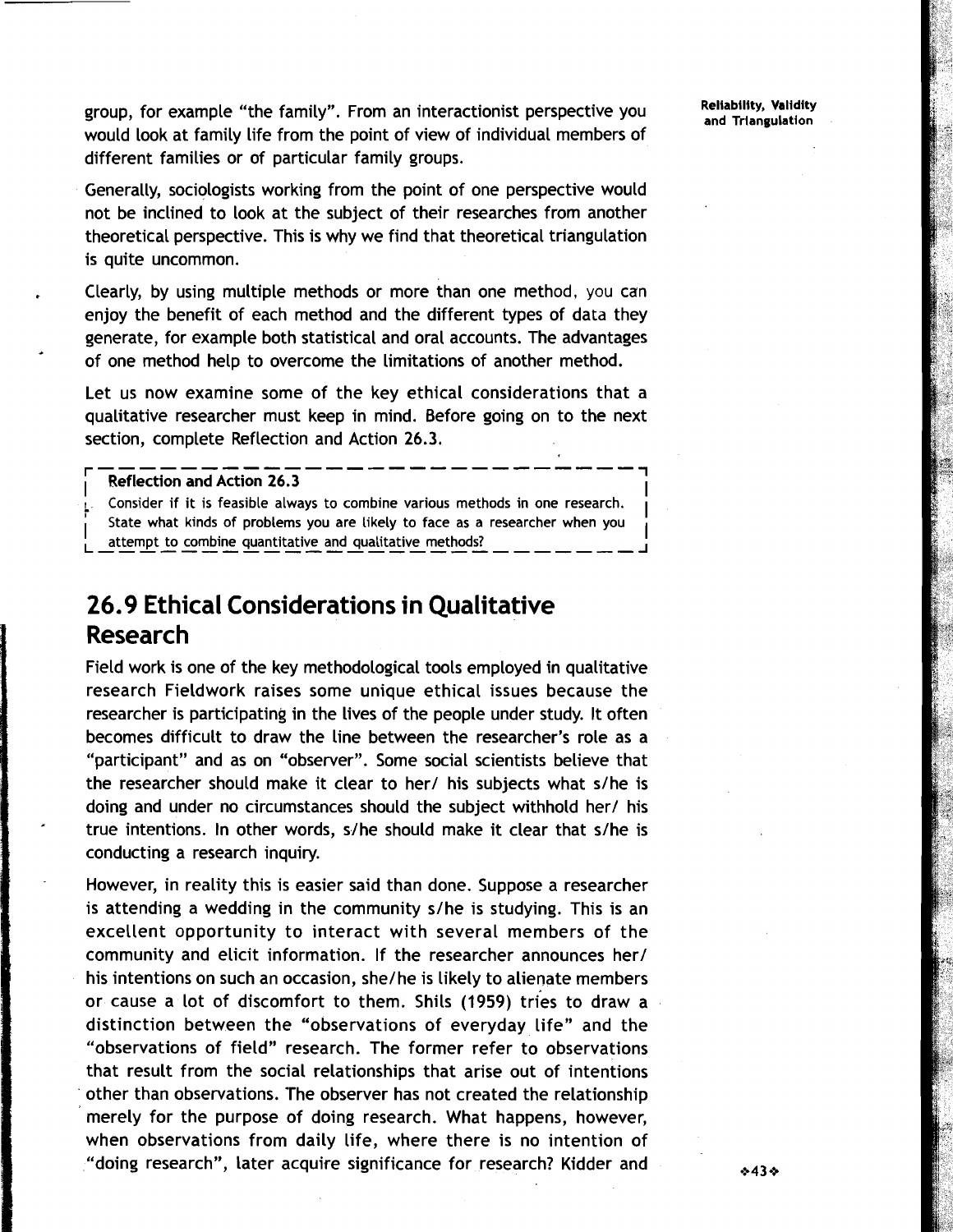**b** 

**and Presentation of** Judd (1986) cite the instance of a researcher working as a volunteer with rape victims in a hospital emergency ward. Her work as a volunteer helped her gain insights in the victims' methods of coping that appeared to contradict the current psychological theories of coping and taking control. Could she use her findings? The women she had talked to had not been informed that she was doing research, because at the time she was working with them she was not in fact conducting research but doing voluntary work (see BOX 26.3 for another example).

### Box 26.3 Example of Ethical Concern in Research

**Another example quoted by Kidder and Judd (1986) pertains to a white American woman researcher who participated extensively in the lives of black women she studied in an economically poor neighbourhood. Since the researcher had a car, she was often asked to run errands by the black women (e.g. taking sick children to the clinic, collecting provisions, laundry etc.) She also developed genulne friendship with many women there. Did her friendships and the help she gave these women make her observations more ethically correct or less so? It takes a great deal of maturity on the part of the investigator to avoid misusing information gathered and not treating all kinds of sensitive and personal information as "data".** 

Erlandson et a1 (1993) identify the following ethical considerations that a researcher must bear in mind:

- i) Protecting the subject from physical or psychological harm;
- ii) Protecting the subject's privacy and confidentiality;
- iii) Protecting the subject against unjustifiable deception; and
- iv) Acquiring the informed consent of the subject.

The above points are interrelated. For example, in order to protect the subject from physical/psychological harm the researcher must also protect his privacy and not deceive him. Erlandson et al (1993) quote the example of a researcher studying a prison system. Because some staff and inmates were in highly sensitive situations, revealing their identities could seriously harm their personal safety and career. The same apples to research pertaining to homosexuals, sex workers etc., who are stigmatised in our society. The researcher should take into account the potential risks the participants face if they are identified. The prison researcher decided to use pseudonyms and omitted information that was potentially damaging. He also made the decision not to disguise his own role or the reason why he was in the organisation. The issue of "deception" (or concealing one's identity) is a very tricky one. It is argued that sometimes, a researcher can gain access to society's "darker side" by gaining entry into it and becoming "one of the group". One reads of journalistic "coups" in which writers "pretend" to be prisoners and live in a prison in order to gain the "inside information", or pretend to be potential clients of sex workers, or massage parlours operating as "sex shops" in order to write about their sensational exposes. However, serious social science is not journalism. Erlandson et al (1993) opine that deception is subversive to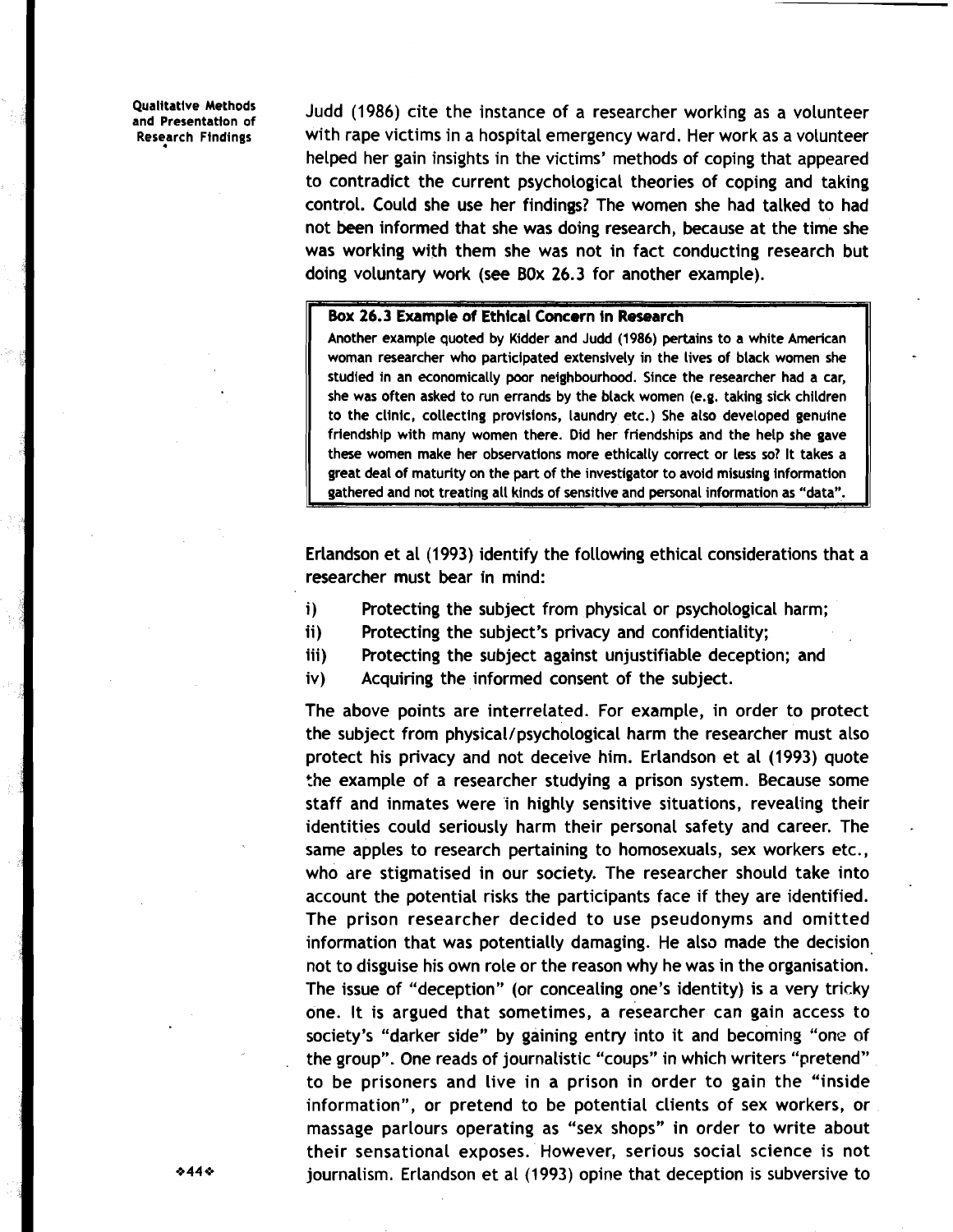the research effort and counterproductive to the search for multiple social constructions that individuals hold.

To obtain the "informed consent" of the participants, the researcher must explain to them clearly the goals of her/ his research and allay their natural fears. Suppose a researcher is studying inter-religious marriages, and is trying to obtain the consent of couples that have had such marriages. Some of the natural fears the potential participants might have could include the following: Is the researcher working on behalf of some politico-religious organisation that wishes to "identify" and "expose" them? Will their privacy be guarded? Will their families be subject to social embarrassment or censure? Will parents have problems in arranging the marriage of a younger sister or brother if it is known that the older sister married into another religion against her parents' wishes?

By discussing these issues frankly and clarifying the strategies by which their privacy and confidentiality can be protected, the researcher may be able to obtain their "informed consent", and thus accord them due respect and safeguard their dignity and human rights. In order to further appreciate the point of ethical concerns of ethnographers, complete Reflection and Action 26.4. ..........................

### **Reflection and Action 26.4 <sup>7</sup>**

Beteille (1975) opted to identify himself with the resident Brahmins of the village where he carried out his field research in Tamil Nadu. He had access to their homes and temples. When his Harijan informants came to visit him, the Brahmin **neighbours and also his host objected and Beteille then changed the mode of his** I contact with them. In this example you may be able to find the evidence of the **problem of conforming to the value-system of the people one is studying. Find at** I **least two more examples of respect for the interests of the citizens one is**  least two more examples of respect for the interests of the citizens one is <br>**--**st<u>udying. You would be able to find examples in Betelille and Madan (1975). \_ \_ \_ \_</u>

## **26.10 Conclusion**

The issues of validity and reliability are problematic ones in qualitative research precisely because qualitative methods demand a lot of personal engagement from the researcher. The risk of the researcher "going native", i.e. identifying herself/ himself so completely with the people under study that s/he then becomes a spokesperson for their issues and interests is also significant. The researcher must at one and the same time be both a participant and an observer, doing research and yet interacting with subjects in their own territory, on their own terms. Several techniques have been identified by which the researcher keeps a scrupulous and detailed record of the work done, separating the views of the actors from one's own. This includes the technique of triangulation. Interwoven with these methodological considerations is the moral imperative that the need to recognise and respect the fact that